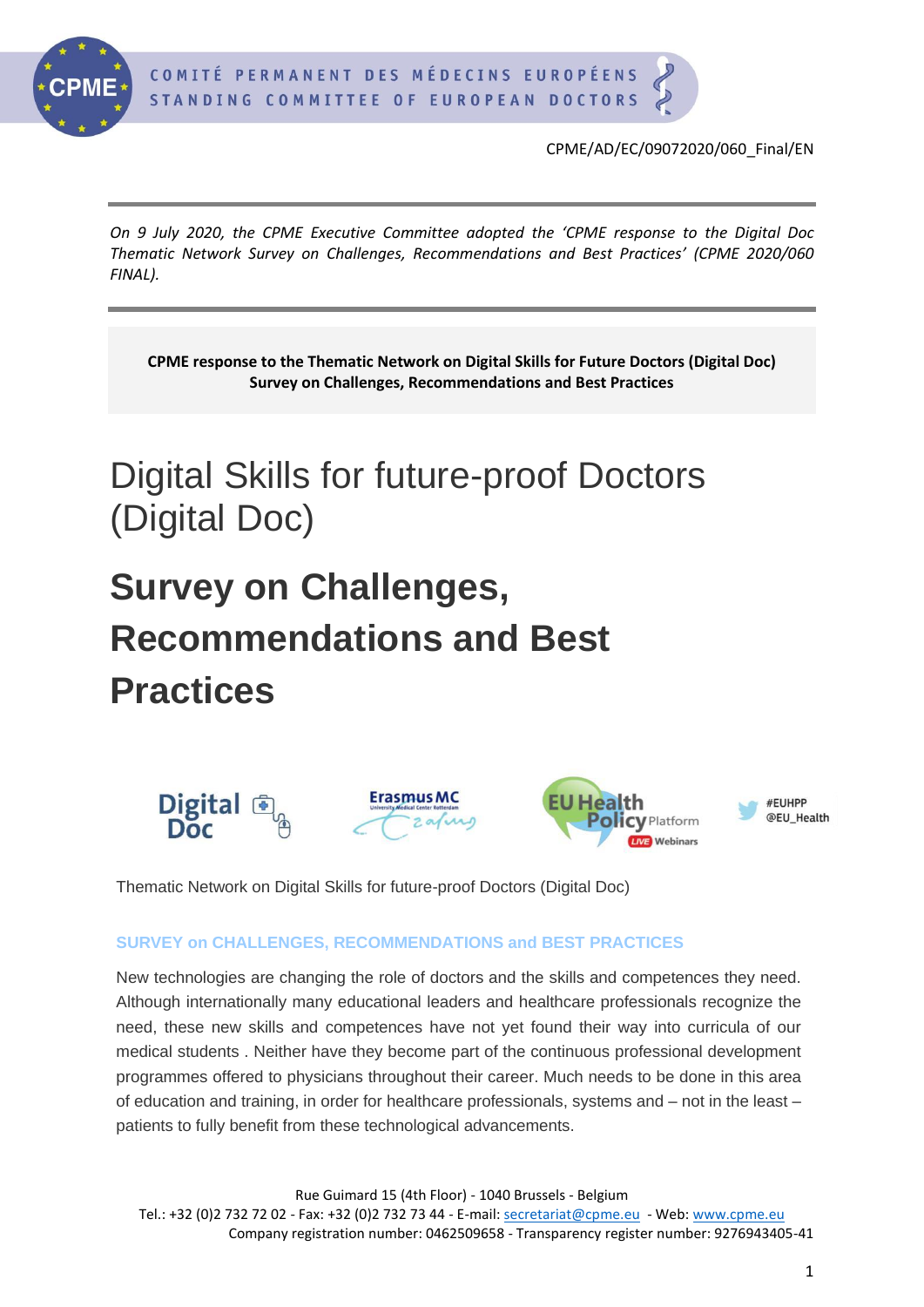

The joint statement of Digital Doc will focus on actions needed to be taken by the various stakeholders in order to integrate digital skills in the medical education. Our ultimate goal is to better prepare future and current doctors to cope with and contribute to the digital health care transformation.

Please fill in this survey to share your insights and experience on this topic. This way you can help us to identify challenges, to provide recommendations and to share best practices on the education of digital skills (both technical and relevant soft skills!) to medical students and doctors.

# **CHALLENGES - MEDICAL EDUCATION DIGITAL SKILLS**

Do you foresee challenges to implement these new knowledge, skills, competences in medical education?

# *[Terminology note: the term 'competency' is divided into i) knowledge, ii) skills, and iii) attitudes]*

Yes, since this is a transversal and interdisciplinary area.

The digital transformation of medicine should be understood by all actors as a long-lasting disruptive process of change and innovation that will massively modify the structures, processes and cultures of the healthcare system and thereby significantly alter the roles, competencies and cooperation of doctors and other healthcare professions.

The digital transformation of medicine and the resulting implications for medical are not yet understood by a significant number of relevant stakeholders. As a result, the necessary processes have not yet been initiated in many educational institutions. The stakeholder dialogue necessary for further development is currently not being conducted adequately. In this context, internal stakeholders are teachers, students and administrators, while external stakeholders are relevant partners who ensure a connection to the changing needs of the working environment. Promoting a wide acquisition of digital skills requires processes at various levels of the educational institutions: strategic processes by management, interdisciplinary processes by competence centres and individual promoters, technical processes by teachers.

**What** is/are the challenge(s) for medical student curricula? Please specify also **for** 

# **whom** this is a challenge.

*1500 character(s) maximum*

Further developing medical practice through the introduction of digital health technologies is a complex process of change. In addition to investments in technologies, this requires a profound reflection in people's mentalities. Medical care is multifaceted and is provided by

Rue Guimard 15 (4th Floor) - 1040 Brussels - Belgium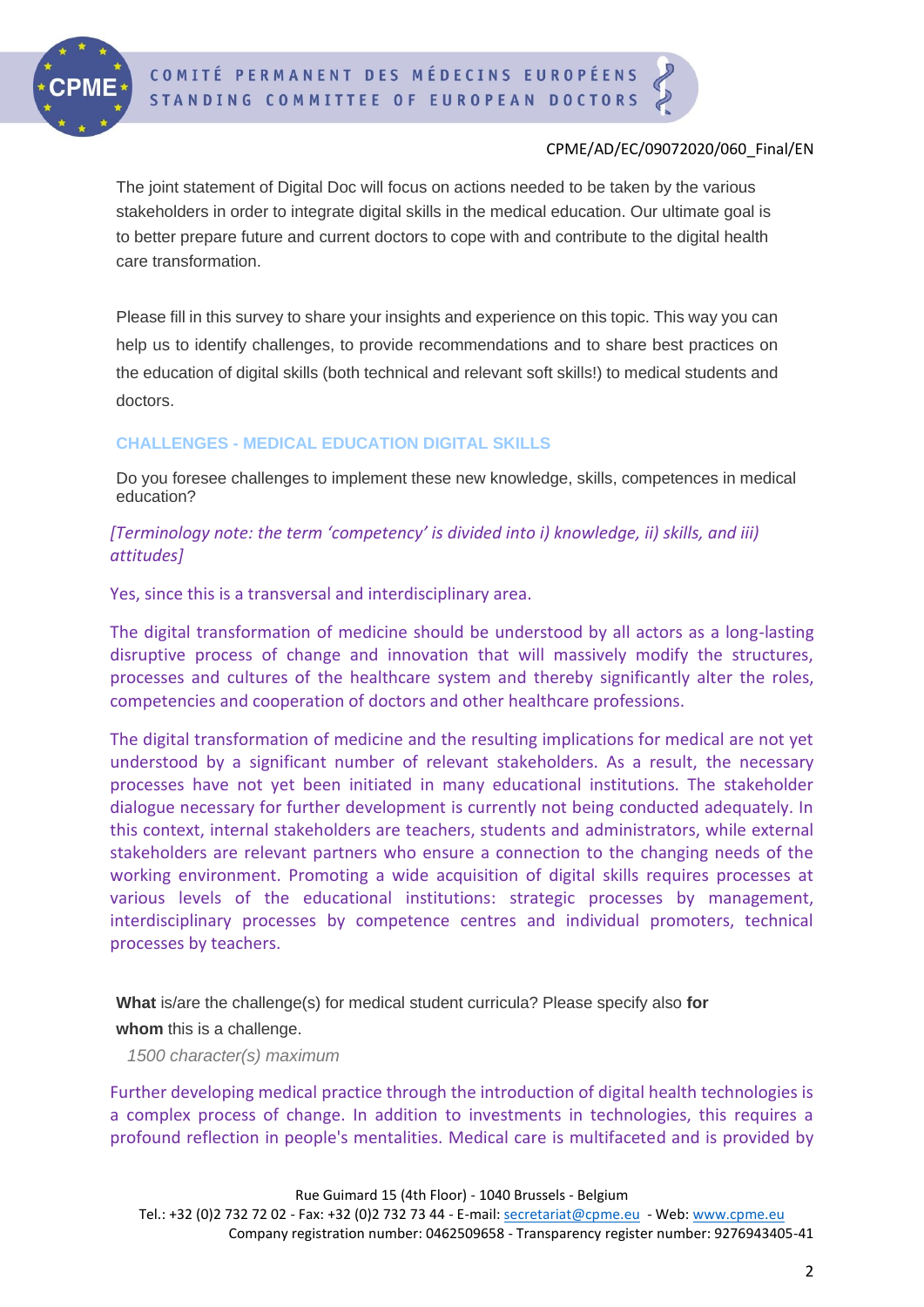

people with deep-rooted personal, social and institutional beliefs and practices. In order to successfully develop medical practice in particular, the digital transformation must be understood by the medical profession as a long-lasting, disruptive process of change and innovation, which will massively change the roles and the necessary competencies and cooperation.

Digital transformation and increasing relevance of data in medicine require intensive training in data literacy. In this context, medical, technical, legal and ethical aspects have to be considered.

When developing these curricula, the high speed of the change process should also be taken into account and curricular adaptation in the sense of "agility by design" should be made possible right from the conception stage.

- For teachers:
	- $\circ$  to develop new high-quality programmes that keep up to speed with emerging technologies as it is an interdisciplinary field (IT, engineering, law, ethics, medical).
- For Universities:
	- o to accept such new programmes by their own decision-making bodies and adapt medical training accordingly, with appropriate financial resources, while being duly recognised by national competent authorities;
	- $\circ$  to acquire funding for curriculum development, didactic qualifications and new equipment.
- For competent authorities:
	- o to validate and certify high quality interdisciplinary programmes.

**What** is/are the challenge(s) for training programmes of current doctors?

Please specify also **for whom** this is a challenge.

*1500 character(s) maximum*

At present, neither the practising health professionals nor the generation in training are adequately prepared for the digital transformation of the health system. Further development in professional practice must take into account the changes brought about by digital transformation (increase in automated work, decentralised workplace, workforce with diverse qualifications. Patients and health professionals, as well as health system institutions, must be prepared to assume these new roles, tasks and functions.

- For CPD providers:
	- $\circ$  to develop new high-quality programmes that keep up to speed with emerging technologies;

Rue Guimard 15 (4th Floor) - 1040 Brussels - Belgium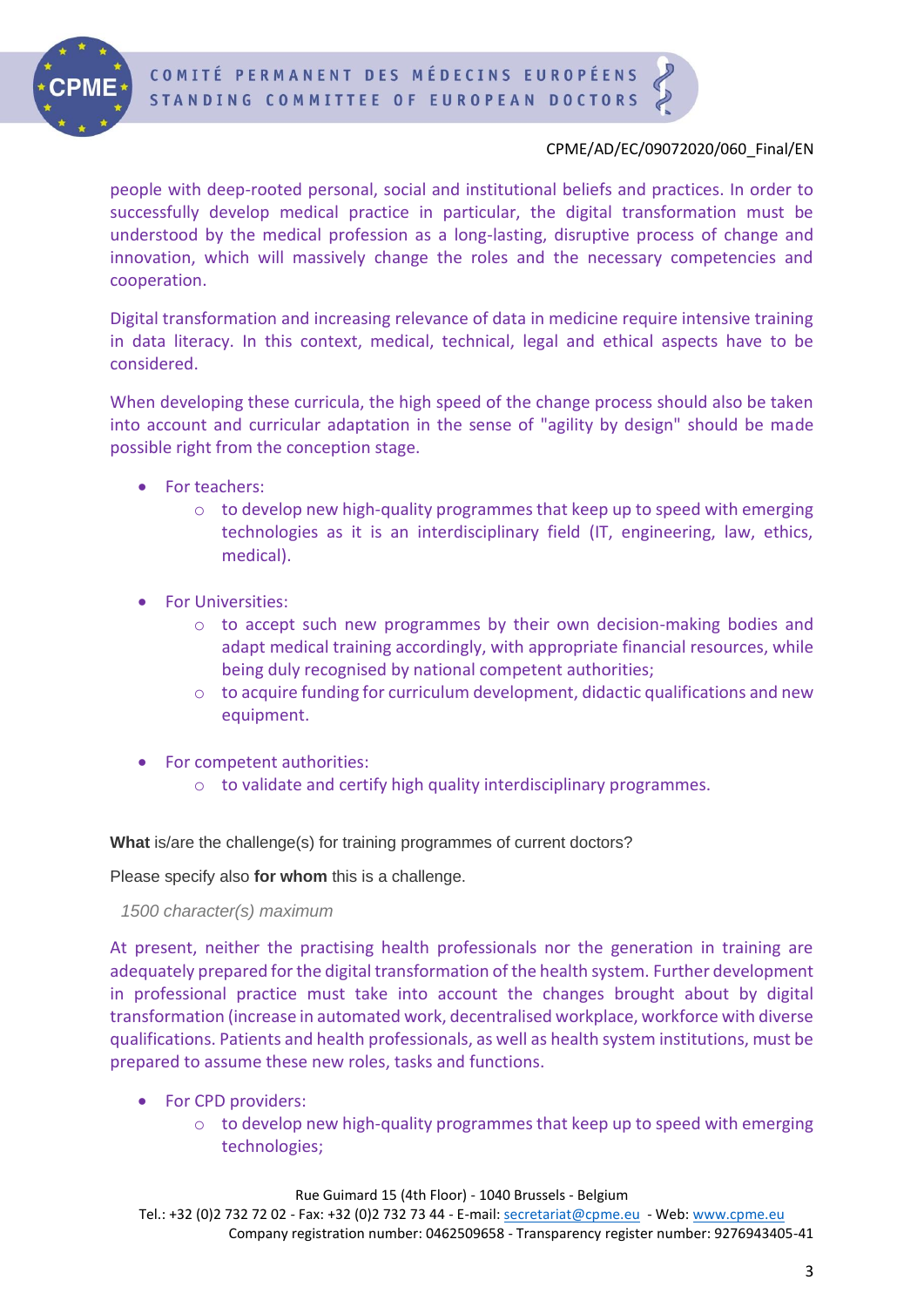

- $\circ$  to invest in new digital technologies for hands-on sessions which could easily become obsolete.
- For physicians:
	- o to be able to accommodate CPD and working hours;
	- o motivation and openness to perceive digital solutions as important and useful for patients (physicians' mindset);
	- $\circ$  to believe in the ability of benefiting from digital solutions for the medical practice;
	- o lack of financial support.

# **RECOMMENDATIONS - MEDICAL EDUCATION DIGITAL SKILLS**

Do you have recommendations for specific stakeholders to overcome these challenges?

a. **Recommendations** with regard to education of medical students:

*1500 character(s) maximum*

Educational needs must be coordinated and structured to integrate digital literacy into medical school. The change from knowledge-based to process-based thinking must be taken into account. The necessary acquisition of competencies requires a fundamental and active examination of the core issues of the digital transformation and the superordinate skills.

# **Creating framework conditions in educational institutions**

In order to enable the successful implementation of educational concepts, educational institutions should demand and create the organisational, personnel and financial measures and the necessary framework conditions. Policymakers must ensure that financial resources are made available and that equal access to the digital infrastructure is available throughout the country.

# **Promoting and recognising digital competencies for doctors**

The acquisition of digital literacy of doctors should be made visible, promoted, recognised and incentivised.

# **Regulating the curricular implementation of digital competencies**

The curricular implementation of digital competencies should be a constitutive component of future accreditation and certification frameworks for the initial, further and advanced training of doctors.

# **Developing curricula using agile methods**

In the digital age, the high speed of change needs to be taken into account when developing curricula. Within the curricular framework, flexibility needs to be created to allow for

Rue Guimard 15 (4th Floor) - 1040 Brussels - Belgium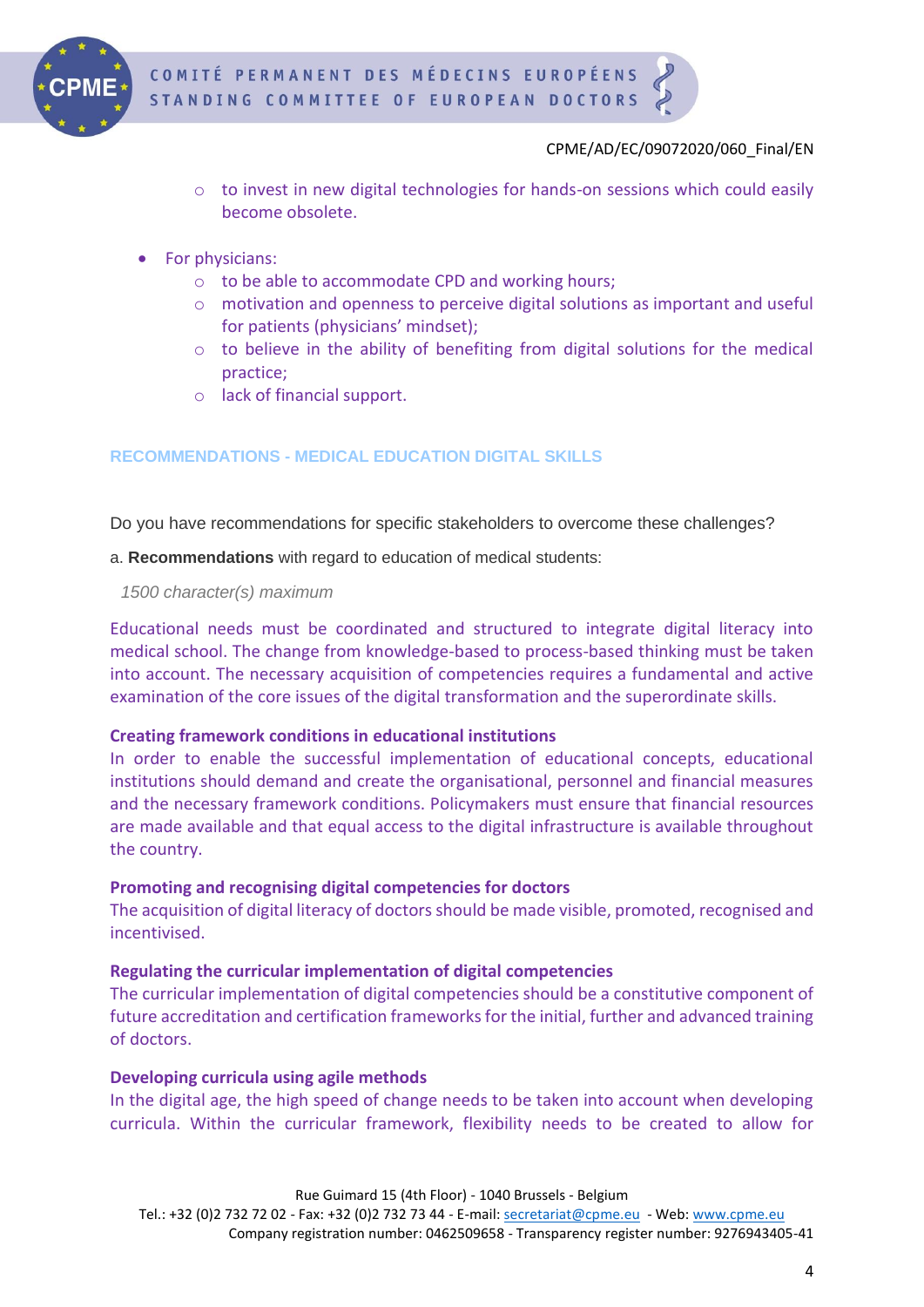

curricular adaptation. For quality assurance and accreditation, digital competencies should be reviewed.

# **Establishing professorships for digital medicine**

In order to strengthen both teaching and research aspects of the digital transformation of medicine and the healthcare system, professorships with a corresponding profile should be established.

# **Creating digital spaces for experimentation and discourse**

Virtual and real spaces for experimentation and discourse should be created in order to promote dialogue between all stakeholders of the education system of healthcare professions (learners, students, patients, relatives, teachers, curriculum developers, etc.).

# **Qualifying multipliers**

Teachers should be prepared for their role in teaching digital competencies. This needs to be implemented in their own education, training, and continuous professional development.

# **Promoting the formation of a "community of practice"**

Developing ecosystems is a purposeful measure to ensure co-innovation by different actors. Explicit and implicit knowledge is brought together and "out-of-the-box" thinking is actively supported. This makes it possible to drive innovation forward, transfer it into crossinstitutional knowledge and make extensive use of it.

- For Universities:
	- o Build a virtual network where medical students could follow lectures with known specialists/experts on new digital health techniques. This to exchange and disseminate knowledge faster. This network could be an extension of existing initiatives promoting student exchange;
	- $\circ$  Foster collaboration between university departments (IT, engineering, law, philosophy, medical), or create interdisciplinary departments, which are able to develop appropriate training in digital tools;
	- o Provide theoretical knowledge and practical skills in the following areas:
		- telemedicine;
		- electronic health records and clinical decision support systems;
		- smart health devices and mHealth;
		- data analytics in healthcare;
		- genomics and bioinformatics:
		- augmented intelligence and neural networks;
		- ethical and legal implications of digital health tools;
		- communication skills with patients, relatives and healthcare team.
	- o Include digital health aspects to existing clinical subjects.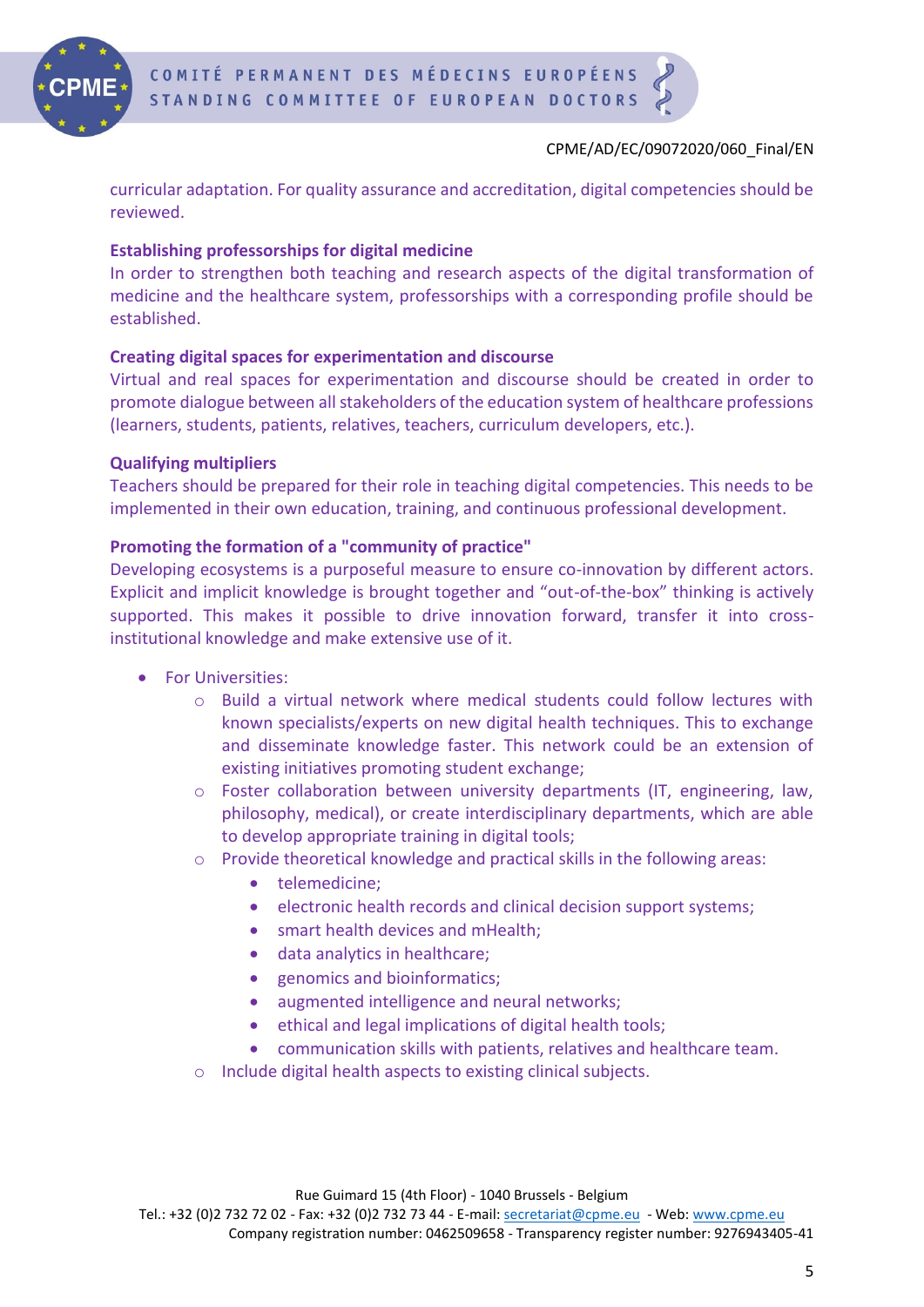

b. **Recommendations** with regard to education of current population of doctors:

*1500 character(s) maximum*

• Organise relevant CPD on different areas/specialties to maintain and improve digital skills.

# **CHALLENGES – OTHER / CONTEXT**

Do you foresee other challenges to create a context that empowers medical doctors to cope with and contribute to the digital health care transformation? If yes, what challenges and for whom?

#### *1500 character(s) maximum*

- For physicians:
	- $\circ$  Clear civil liability framework definition of roles and tasks, particularly when using AI-systems;
	- o Clear rules governing data uses / risk of misuse of data digital format of health data makes it easier to manipulate, erase, disseminate, record, etc., and therefore increases risks of incorrect use;
	- o Consider long-term impact on patient-doctor relationship, the employment setting and working conditions (e.g. feeling of surveillance, monitoring performance at work)
	- $\circ$  Continue to ensure medical confidentiality, data protection and privacy when using digital technologies
	- o Increase interoperability and standards for IT systems and tools (e.g. a physician is constantly obliged to deal with different digital tools for recording/accessing patients' files. In the hospital setting and/or in private practice, the same patient has files in different systems, which renders the provision of healthcare more difficult, cumbersome and time consuming);
	- $\circ$  Costs of digital health transformation receive sufficient funding to keep up with relevant digital technologies.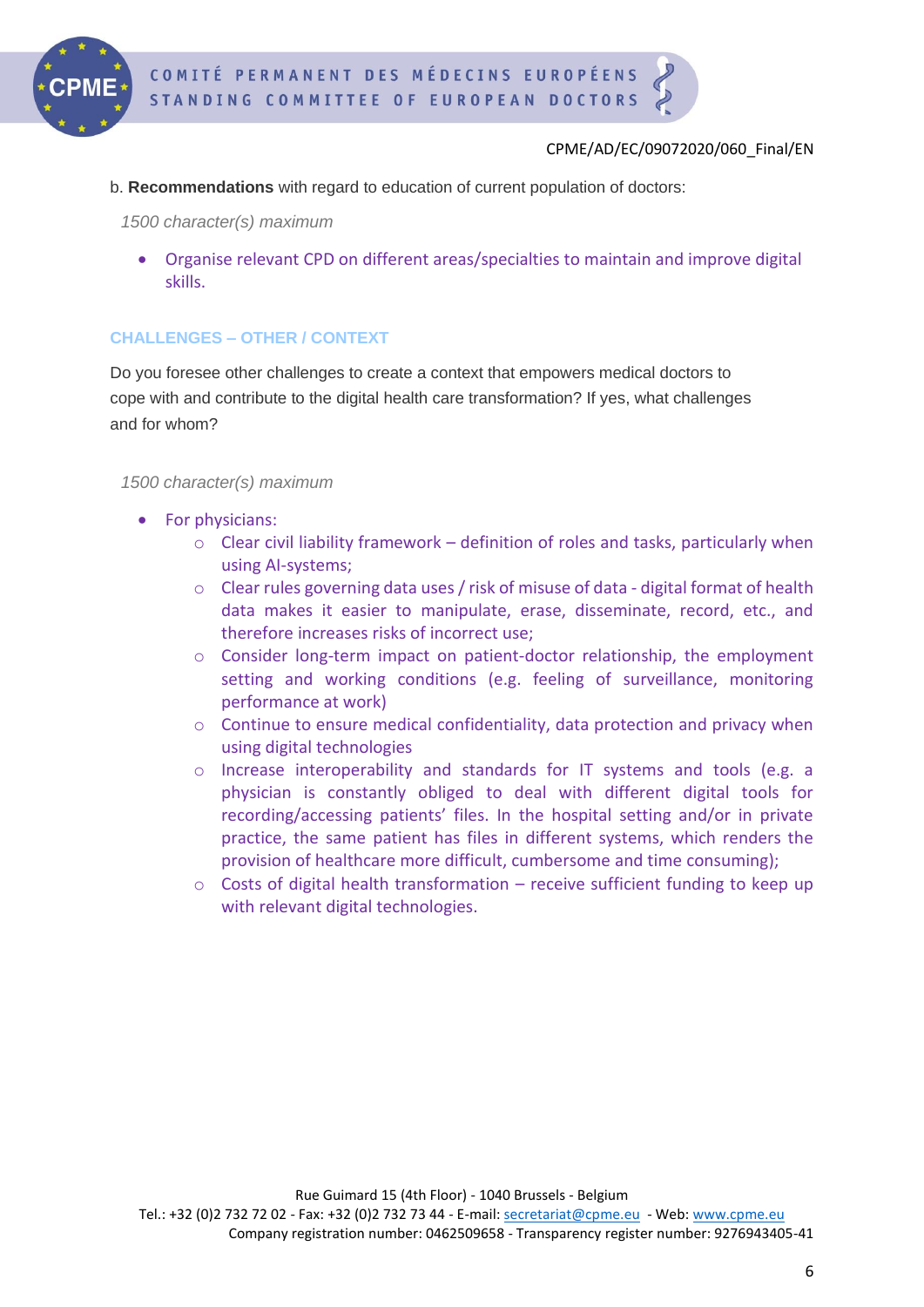

#### **RECOMMENDATIONS – OTHER / CONTEXT**

Do you have other recommendations, or do you think other actions are needed to create a context that empowers medical doctors to cope with and contribute to the digital health care transformation?

*1500 character(s) maximum*

- For physicians:
	- o Existence of digital leaders capable of understanding the role of data, innovation and technology, having the energy and impetus to drive change.
- For policymakers:
	- o Define appropriate financing models for digital health transformation;
	- o Need to develop a specific register for IT professionals (e.g. in a professional chamber/council/association), who should abide to ethically-based codes of conduct and be subject to regulatory and/or disciplinary sanctions. This to foster trust in the usage of digital technologies.

#### • **BEST PRACTICE**

We aim to include a limited number of good examples in the Joint Statement. In case you are already involved in education on digital skills for medical students or doctors, please include the following information:

#### 1. What is the goal / learning objective / the problem?

#### *1500 character(s) maximum*

"Medicine in the digital age "was the first curriculum, which addresses digital transformation and the changing qualification need for future doctors at a German medical school. It has been implemented since 2017.

The curriculum "Medicine in the Digital Age" explicitly pursues the approach of mapping the digital transformation of medicine in an interdisciplinary and interactive way. In addition to imparting knowledge, the focus is on practical skills in dealing with digital applications and a reflection of personal attitudes. Knowledge - skills - attitude: Only the integration of these three aspects leads to competence.

2. Description of what was done and the approach:

*1500 character(s) maximum*

Digital communication, smart devices and apps, telemedicine, virtual/augmented reality and robotic, artificial intelligence and big data are core topics of the curriculum. The local team of lecturers consists of doctors, psychologists, computer scientists and medical ethicists. It is

Rue Guimard 15 (4th Floor) - 1040 Brussels - Belgium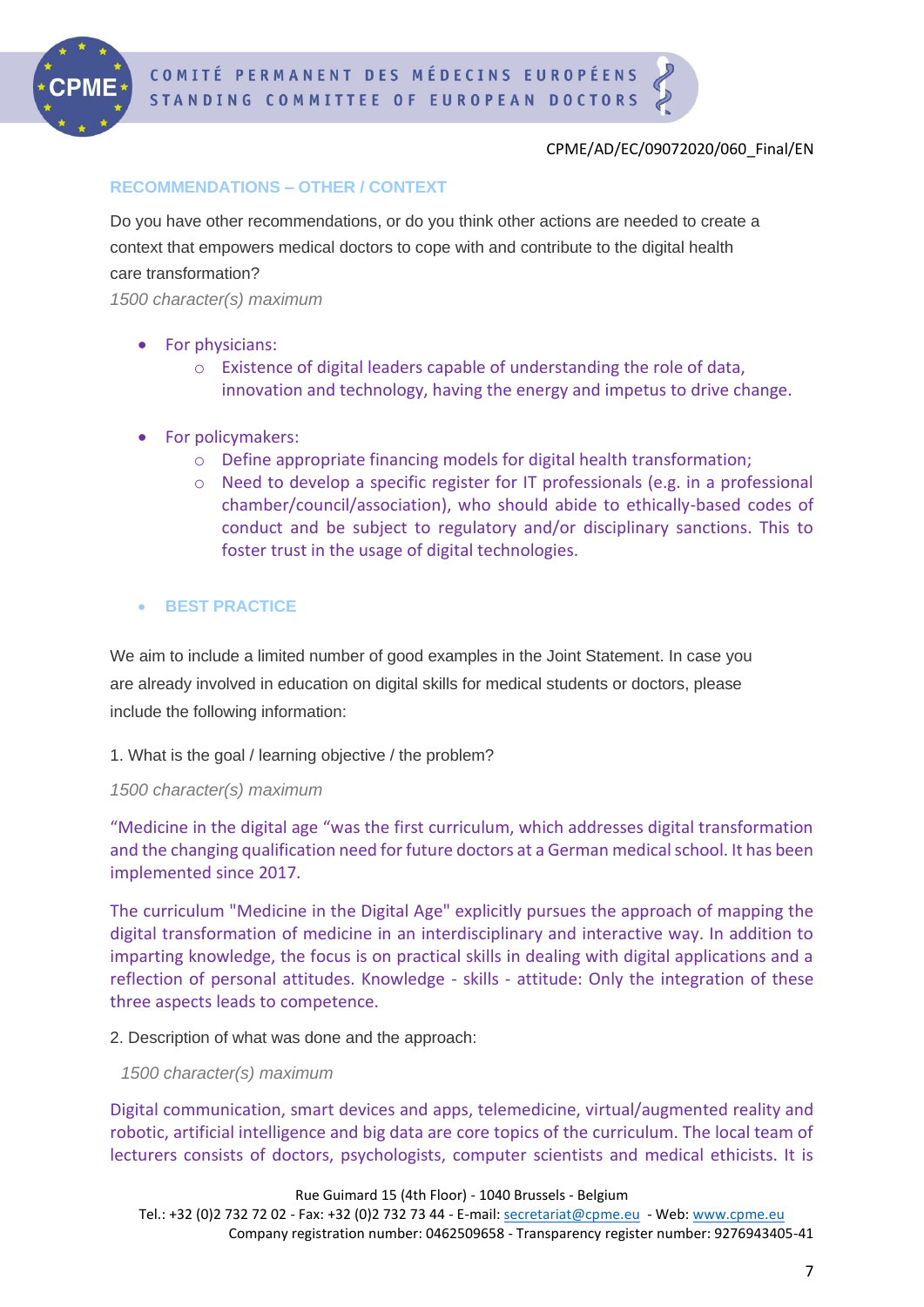

supplemented by external lecturers from medical start-ups, the state data protection department and patients who use digital applications. The aim is to reflect the interdisciplinary nature of digital medicine with a variety of perspectives and broad expertise.

The blended learning curriculum "Medicine in the digital age" consists of six compulsory learning modules, each of which consists of an approx. 2-hour e-learning unit and a 4-hour classroom teaching unit and transfer projects.

Simulations with app-based treatment concepts, video consultation hours and discussion rounds enable active and practical interaction with the new treatment concepts. In critical discussions between the participants and the teams of lecturers, the opportunities and possibilities as well as the risks and limitations of digital medicine become visible.

- 3. Facts
- a. Target group

*1500 character(s) maximum*

Medical Students in the 2nd and 3rd year of the clinical curriculum.

b. Curriculum year educational programme (if applicable)

*1500 character(s) maximum*

#### 2nd and 3rd year of the clinical curriculum

c. Study load (ECTS,  $1$  ECTS = ca. 28 hours)

*1500 character(s) maximum*

#### Approx. 1.5 ECTS point

The evaluation in the form of semi-structured interviews showed a high acceptance of the course concept. The students emphasize the perceived appreciation and motivation through the intensive and creative cooperation among themselves and with the lecturers. Especially the possibility of practical interaction and clarification of medical care concepts were positively evaluated.

#### 4. Lessons learned:

*1500 character(s) maximum*

The development of a digitization strategy and its didactic mediation is thus a relevant component of future planning for the curricular development of medical studies for all locations, but also for the further education and training of the medical profession.

Rue Guimard 15 (4th Floor) - 1040 Brussels - Belgium